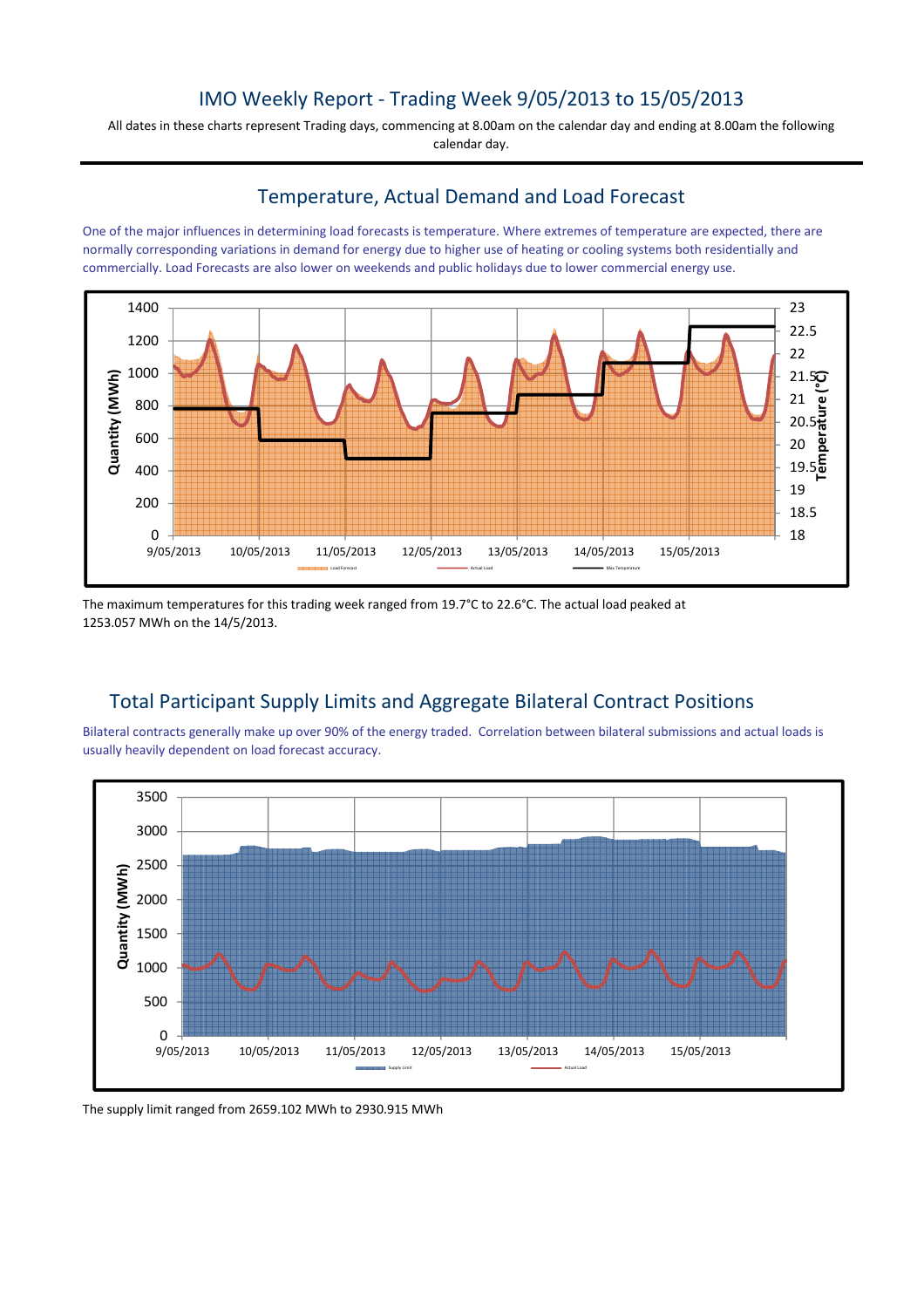#### Net Balancing Market Trades

Bilateral contracts and STEM trading are generally based on the forecast energy requirements of Participants. When the forecast requirements are higher or lower than the actual requirements for a day, this Market energy must be bought and sold in the balancing mechanism. This graph shows the estimated net balancing trades.



The majority of the balancing activity this week occurred within Balancing Supply. The maximum balancing demand for the week reached 44.404 MWh on the 11/5/2013. The maximum balancing supply for the week reached -203.64 MWh on the 13/5/2012.

# Total Traded Energy

This chart represents a comparison between the total net energy that is traded in Bilateral Contracts, the STEM and the balancing mechanism. Balancing Supply represents cases in which the total contract position is greater than the demand and customers must supply energy back to balancing. Balancing Demand represents cases in which the total contract position is less than the demand and customers must purchase energy from balancing.



Total balancing supply equalled -20070.98 MWh whereas total balancing demand equalled 656.56 MWh. The Total STEM Traded quantity was 29499.953 MWh, with the STEM Clearing Quantity ranging between 35.37 MWh and 145.884 MWh.